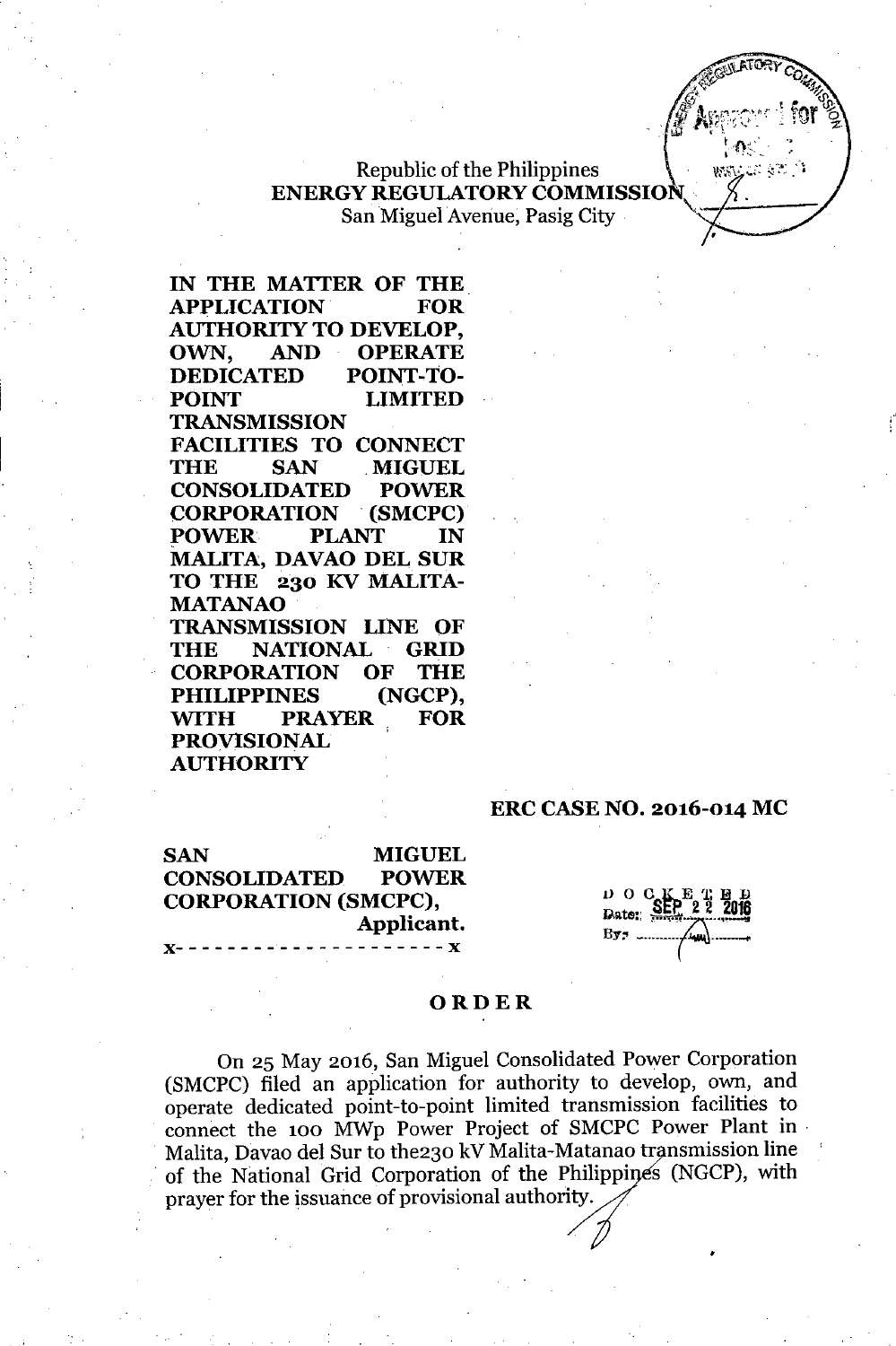$\frac{1}{2} \sum_{i=1}^{n} \frac{1}{2} \sum_{j=1}^{n} \frac{1}{2} \sum_{j=1}^{n} \frac{1}{2} \sum_{j=1}^{n} \frac{1}{2} \sum_{j=1}^{n} \frac{1}{2} \sum_{j=1}^{n} \frac{1}{2} \sum_{j=1}^{n} \frac{1}{2} \sum_{j=1}^{n} \frac{1}{2} \sum_{j=1}^{n} \frac{1}{2} \sum_{j=1}^{n} \frac{1}{2} \sum_{j=1}^{n} \frac{1}{2} \sum_{j=1}^{n} \frac{1}{2} \sum_{j=1}^{n$ 

**In** support of the said application, SMCPC alleged the following:

### **The Applicant**

- 1. SMCPC is a corporation duly created and existing by and under the laws of the Republic of the Philippines, with business address at No. 40 San Miguel Avenue, Mandaluyong City 1550;
- 2. SMCPC may be served with the orders, notices and other processes of the Honorable Commission through its undersigned counsel at the address indicated herein;

# **Nature** of the **Application**

3. The Application for authority to develop, own, and operate dedicated point-to-point limited transmission facilities to connect SMCPC's Power Plant in Malita, Davao del Sur to the 230 kV Transmission Line of the National Grid Corporation of the Philippines (NGCP) is being submitted to the Honorable Commission for its review and approval pursuant to Section 9(f) of Republic Act No. 9136, otherwise known as the Electric Power Industry Reform Act of 2001 or the EPIRA<sup>1</sup> and other pertinent rules and regulations;

### **Statement of Facts**

- 4. SMCPC has constructed a 2 x 150 MW Circulating Fluidized Bed Coal-Fired Thermal Power Plant (the Power Plant) located in Barangay Culaman, Malita, Davao del Sur, which is expected to be commercially operational by the 2nd quarter of calendar year 2016;
- 5. SMCPC is now in the process of conducting the testing and commissioning of Unit 1 of the Power Plant and is expected to be synchronized to the Mindanao Grid on 19 May 2016 at an initial load of twenty-five percent (25%). The load will gradually increase to fifty percent (50%), seventy-five percent (75%) and one hundred percent (100%) on 22, 24, and 27 May 2016, respectively;
- 6. To dispatch the power to be generated by the Power Plant, SMCPC recently developed a dedicated point-to-

<sup>•</sup> "Section 9. Functions and Responsibilities. x x x.  $(f)$  x x x.

A generation company may develop and own or operate dedicated point-to-point limited transmission facilities that are consistent with the TDP: Provided, That such facilities are required only for the purpose of connecting to the transmission system, and are used solely by the generating facility, subject to prior authorization by the ERC:  $x \times x$ . A generation company may develop and own or operate dedicated point-to transmission facilities that are consistent with the TDP: Provided, That such required only for the purpose of connecting to the transmission system,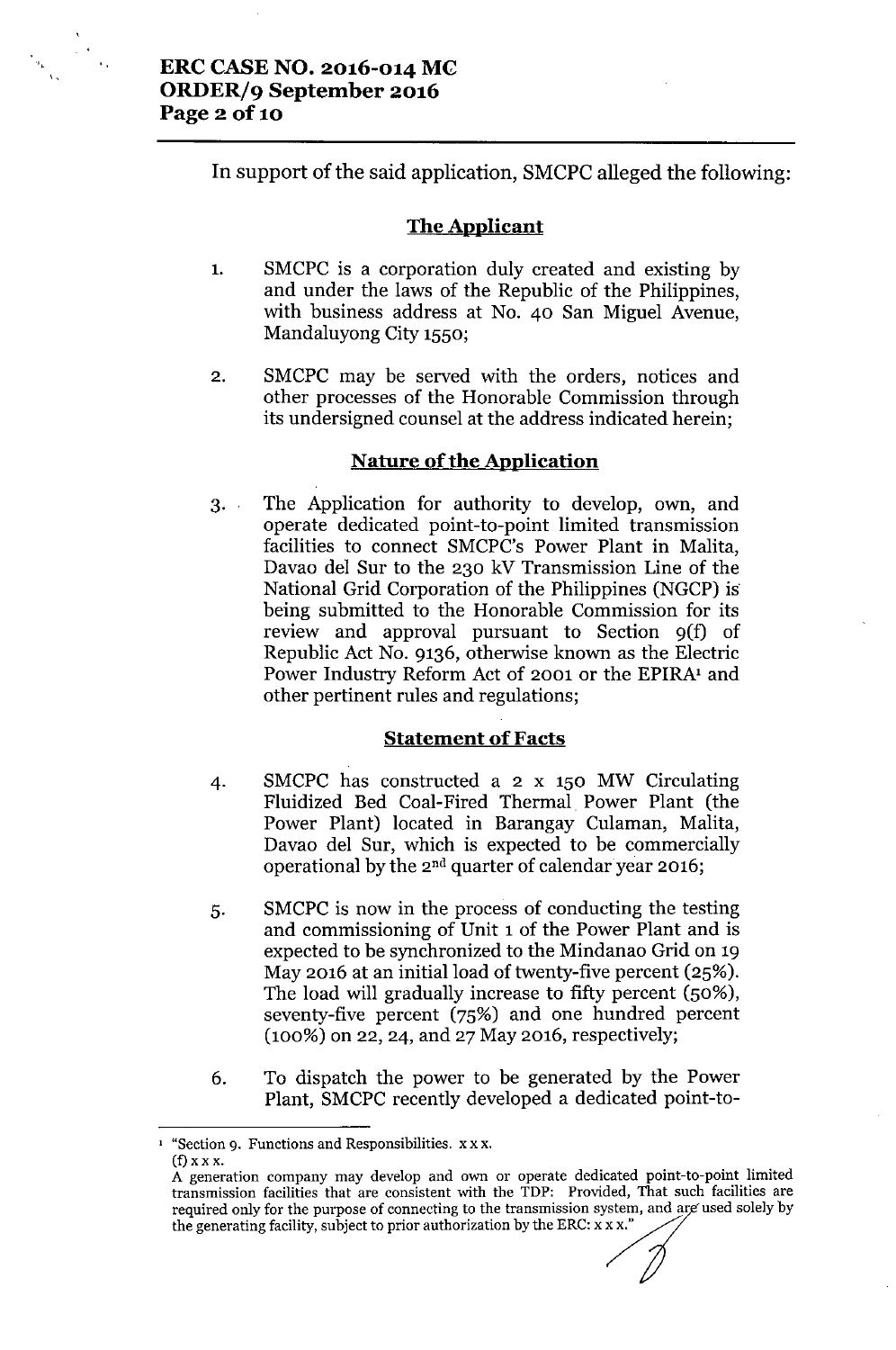point limited transmission facilities to connect said Power Plant to the 230 kV Transmission Line of the NGCP;

- 7. SMCPC is awaiting for the Department of Energy's (DOE) confirmation of its Declaration of Commerciality and subsequent issuance of a Certificate of Endorsement (COE) in order to apply for a Certificate of Compliance (COC) with the Honorable Commission;
- 8. The Power Plant Project is consistent with NGCP's Transmission Development Plan (TDP);
- 9. A System Impact Study (SIS) was prepared by CEMA Consultancy Services, Incorporated on the technical feasibility of connecting the Power Plant Project to the NGCP's 230 kV Malita-Matanao Transmission Line;
	- 9.1 Based on said SIS, it is possible to integrate the Power Plant Project to the Mindanao Grid without significantly degrading the system's performance;
- 10. **Description of the Connection Facilities.** The Malita 230 kV Substation/Switchyard was installed to connect the Power Plant Project. This Substation caters the connection requirements of Davao del Sur Electric Cooperative, Incorporated (bASURECO) 10 MVA transformer. The transfer of DASURECO 10 MVA from the Matanao 69. kV Feeder to the Malita Substation improves the voltage regulation for the loads being served by this transformer;
	- 10.1 The connecting 230 kV transmission line is approximately 62.5 kilometers. It is'designed at 230 kV but will be energized at 138 kV to minimize transmission-related costs. With the 138/230 kV transformers, there is no need to construct the 230 kV switchyard in the Matanao Substation during the interim period; and
	- 10.2 At the Matanao Substation, the only needed modification is the extension of the existing 138 kV buses. Two (2) bays each consisting of two (2) circuit breakers provide for the termination requirements of the double circuit line as well as two (2) spare termination points for future expansions at the Matanao Substation;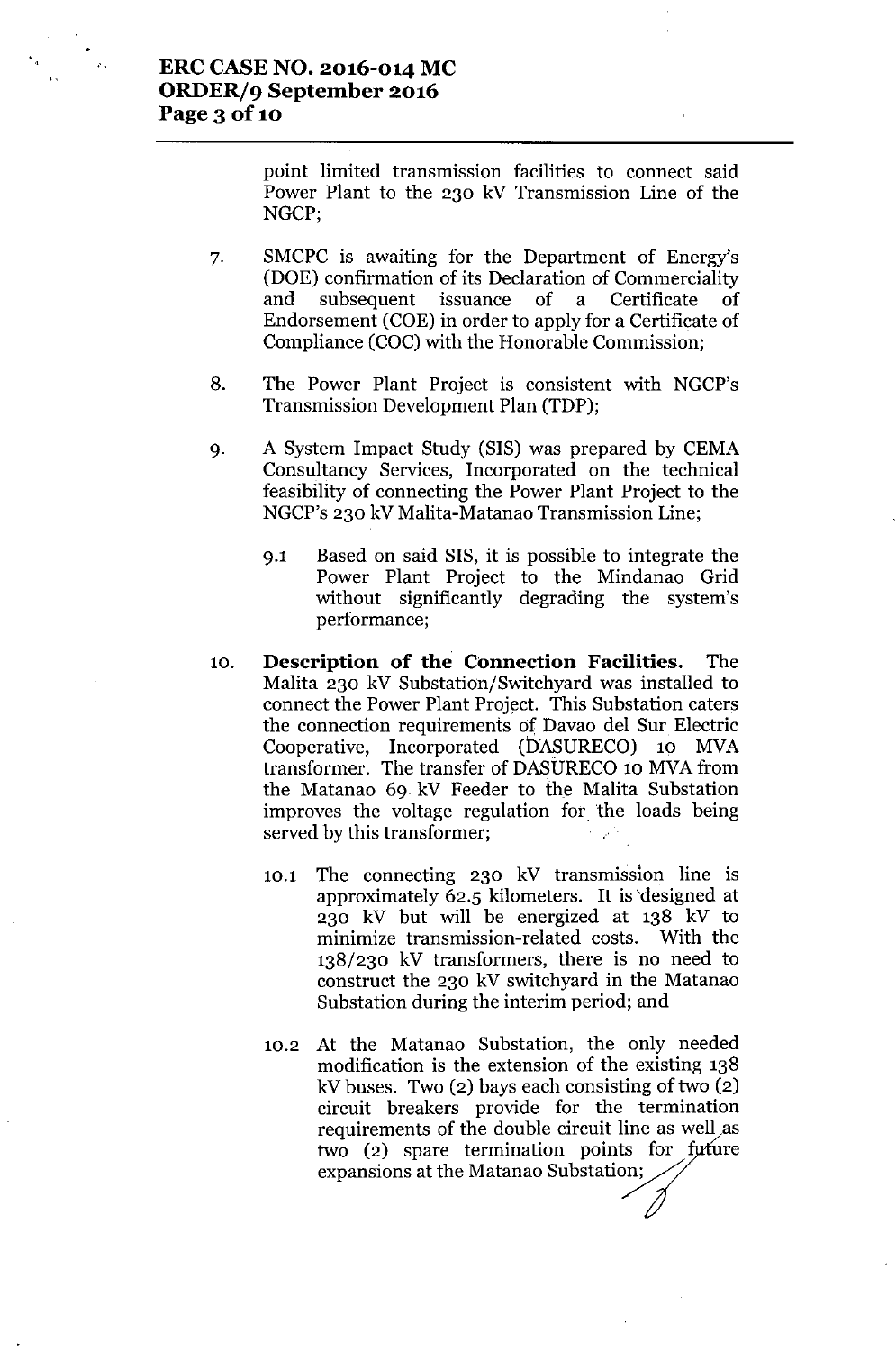# **ERC CASE NO. 2016-014 MC ORDER/9 September 2016 Page40f10**

11. **Project Cost.** The cost of the dedicated point-to-point limited transmission facilities is PhP108,744,130.0 broken down as follows:

| Item                                                                                                                                                                                                                      | <b>Amount, PhP</b> |
|---------------------------------------------------------------------------------------------------------------------------------------------------------------------------------------------------------------------------|--------------------|
| <b>EPC</b> of Interconnection Facility<br>and Teleprotection Interface<br>Between SMCPC AIS One Bay<br>Breaker Substation and NGCP<br>Switchyard/Substation<br>$\mathbf{m}$<br>Barangay Culaman, Malita,<br>Davao del Sur | 46,783,416.58      |
| Supply,<br>Construction,<br>Installation,<br>and<br>Commissioning of 20 MVA,<br>69/13.2 kV, 3 PH, 60 Hz<br><b>Outdoor Substation</b>                                                                                      | 58,928,571.43      |
| <b>Installation of Protection Panel</b><br>for 40 MVA Transformer<br>(Vacuum Circuit Breaker)                                                                                                                             | 3,032,142.00       |
| <b>Total</b>                                                                                                                                                                                                              | 108,744,130.01     |

12. **In** support of the Application, the following documents and/ or information are attached hereto as annexes and made integral parts hereof:

| <b>Annex</b> | <b>Documents/Information</b>                                                                                             |  |
|--------------|--------------------------------------------------------------------------------------------------------------------------|--|
| A            | Description of the Project                                                                                               |  |
| $\bf{B}$     | Proof that the Project is Consistent with<br>the Transmission Development Plan<br>(TDP)                                  |  |
| $\mathbf C$  | System Impact Study (SIS)                                                                                                |  |
| D            | <b>Facility Study</b>                                                                                                    |  |
| E            | Conceptual Engineering Designs<br>and<br>Drawings                                                                        |  |
| F            | <b>Project Cost Estimates</b>                                                                                            |  |
| G            | <b>Gantt Chart Schedule</b>                                                                                              |  |
| $\bf H$      | <b>Connection Agreement</b>                                                                                              |  |
| $\mathbf I$  | Secretary's Certificate Approving the<br>Project                                                                         |  |
| $\bf J$      | Environmental Certificate Compliance<br>(ECC) issued by the Department of<br>Environment and Natural Resources<br>(DENR) |  |
| $\mathbf K$  | Articles of Incorporation                                                                                                |  |
| L            | Certificate of Registration issued by the<br>Securities and Exchange Commission<br>(SEC)                                 |  |
|              |                                                                                                                          |  |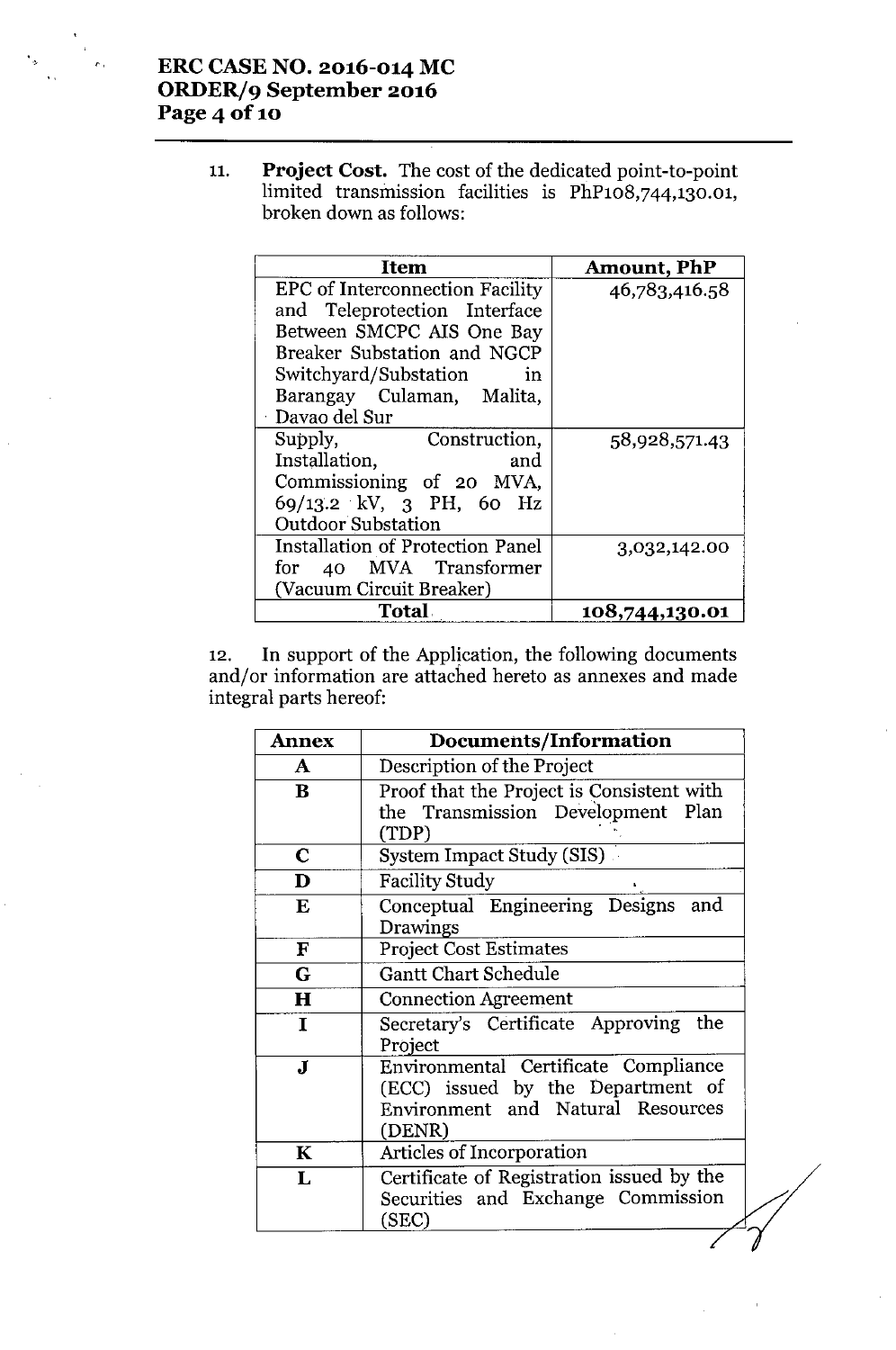"

| M        | Latest General Information Sheet (GIS)                                   |
|----------|--------------------------------------------------------------------------|
| N        | Certificate of Registration with the<br>Board of Investments (BOI)       |
| <u>റ</u> | Latest Audited Financial Statements<br>(ATS)                             |
| P        | Judicial Affidavit in support of the<br>motion for provisional authority |

# **Allegations in Support ofthe Motion for Provisional Authority**

13. SMCPC repleads the foregoing allegations in support of its prayer for the immediate issuance of provisional authority, anchored on the following grounds:

- 13.1 SMCPC has filed before the Honorable Commission eleven (11) Joint Applications for approval of Power Supply Contracts (PSCs) it executed with the following Distribution Utilities (DUs): Agusan del Sur Electric Cooperative, Incorporated (ASELCO), Cotabato Electric Cooperative, Incorporated (COTELCO), Cotabato Electric Cooperative, Incorporated-PPALMA (COTELCO-PPALMA),Davao del Norte Electric Cooperative, Incorporated (DANECO), Davao del Sur Electric Cooperative, Incorporated<br>(DASURECO). Lanao del Norte Electric (DASURECO), Lanao del Norte Cooperative, Incorporated (LANECO), Misamis Oriental I Rural Electric Service Cooperative, Incorporated (MORESCO I), Siargao Electric Cooperative, Incorporated (SIARELCO), Surigao del Sur II Electric Cooperative, Incorporated (SURSECO II), Zamboanga City Electric Cooperative, Incorporated (ZAMCELCO), and Zamboanga del Sur I Electric Cooperative, Incorporated (ZAMSURECOI);
- 13.2 At present, there is an existing power supply deficiency in the Mindanao Region resulting in frequent and/or rotational brownouts and intermittent power interruptions. Likewise, the DUs in said Region are heavily dependent on hydroelectric power plants which, during the summer season coupled with the occurrence of the *EI Nino* phenomenon, the supply of power is significantly reduced and/or irregular. Thus, there is a need for these DUs to draw power from significantly reduced and/or irregular. Thus,<br>there is a need for these DUs to draw power from<br>generation companies for the continuous supply<br>of electricity to their member-consumers: generation companies for the continuous supply<br>of electricity to their member-consumers;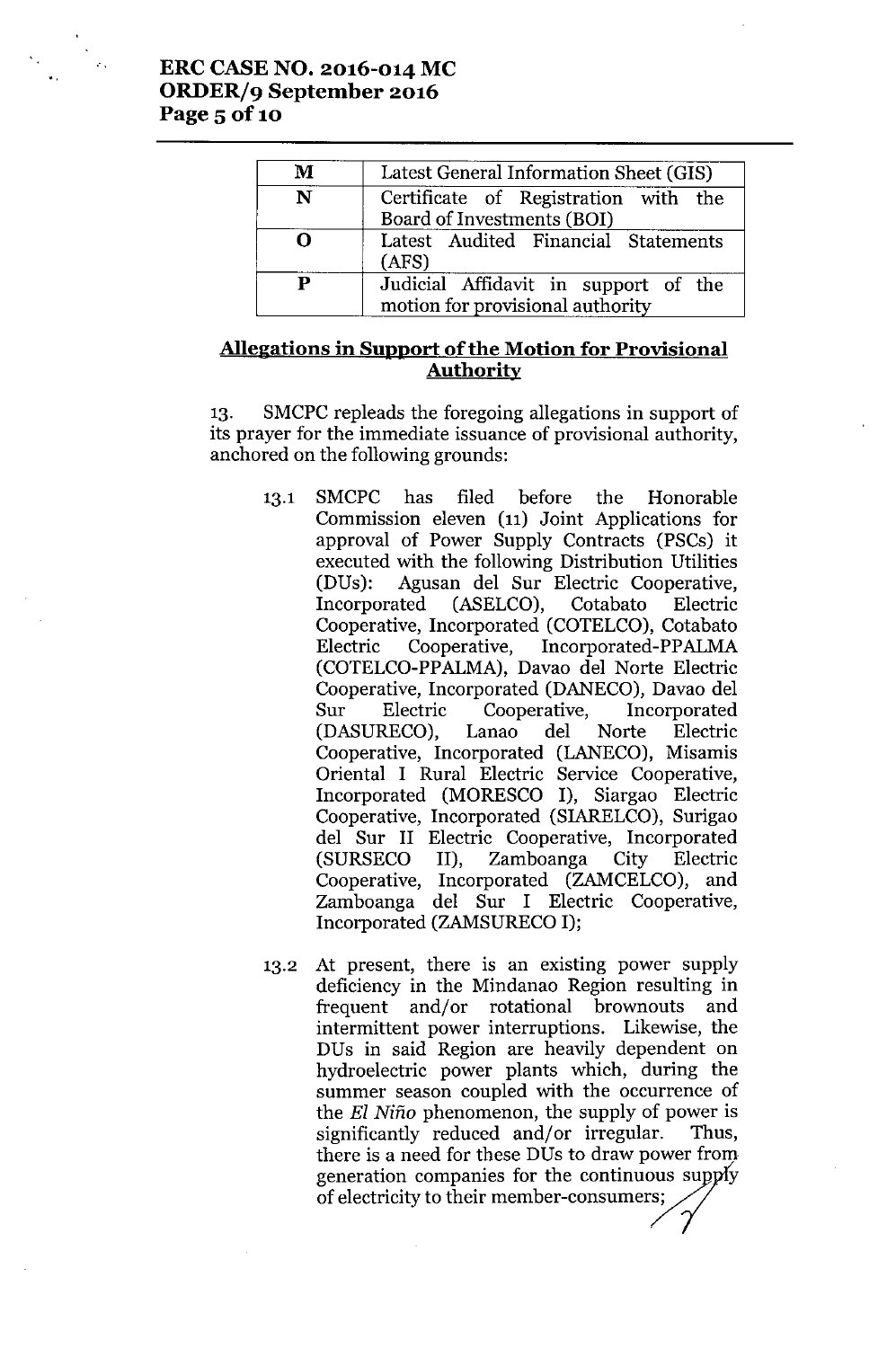- 13.3 As previously stated, SMCPC is now in the process of conducting the testing and commissioning of Unit 1 of the Power Plant and is expected to be synchronized to the Mindanao Grid on 19 May 2016;
- 13-4 Article 5 (Pre-Commercial Operations) of SMCPC's PSCs with the foregoing DUs provide that the DUs(as the Buyers) agree to purchase the Net Electrical Output of the Power Plant delivered by SMCPC (as the Seller) and billed to the DUs during the period of testing and commissioning, on a non-firm basis, subject to payment of Energy Fees and other charges under Article 9.3 thereof;
- 13.5 In order for SMCPC to comply with its contractual obligations with said DUs, it is imperative that the Power Plant should be immediately connected to the 230 kV Malita-Matanao Transmission Line of NGCP. Thus, the development of dedicated point-to-point limited transmission facilities is a pre-requisite for the testing and commissioning, and eventually, the commercial operations of the Power Plant;
- 13.6 Further, said Power Plant is considered as a committed project, and is in the process of securing a certification from the DOE that the same is consistent with the Power Development Plan (PDP); and
- 13.7 It bears stressing that pursuant to Rule 14, Section 3 of the Honorable Commission's Rules of Practice and Procedure, the Honorable Commission may issue a provisional authority pending approval of the Application, to wit:

**"Section 3. Action on the Motion.** *Motions for provisional authority* **or** *interim relief may be acted upon with* **or** *without hearing. The* **Commission** *shall act* **on** *the motion* **on** *the basis of the allegations of the application* **or** *petition and supporting documents and other evidences that applicant or petitioner has submitted and the comments or opposition filed by any interested person, if there be any."* (Emphasis provided)

- 14. To emphasize the necessity of the foregoing allegations, a judicial affidavit in support of the motion for
	-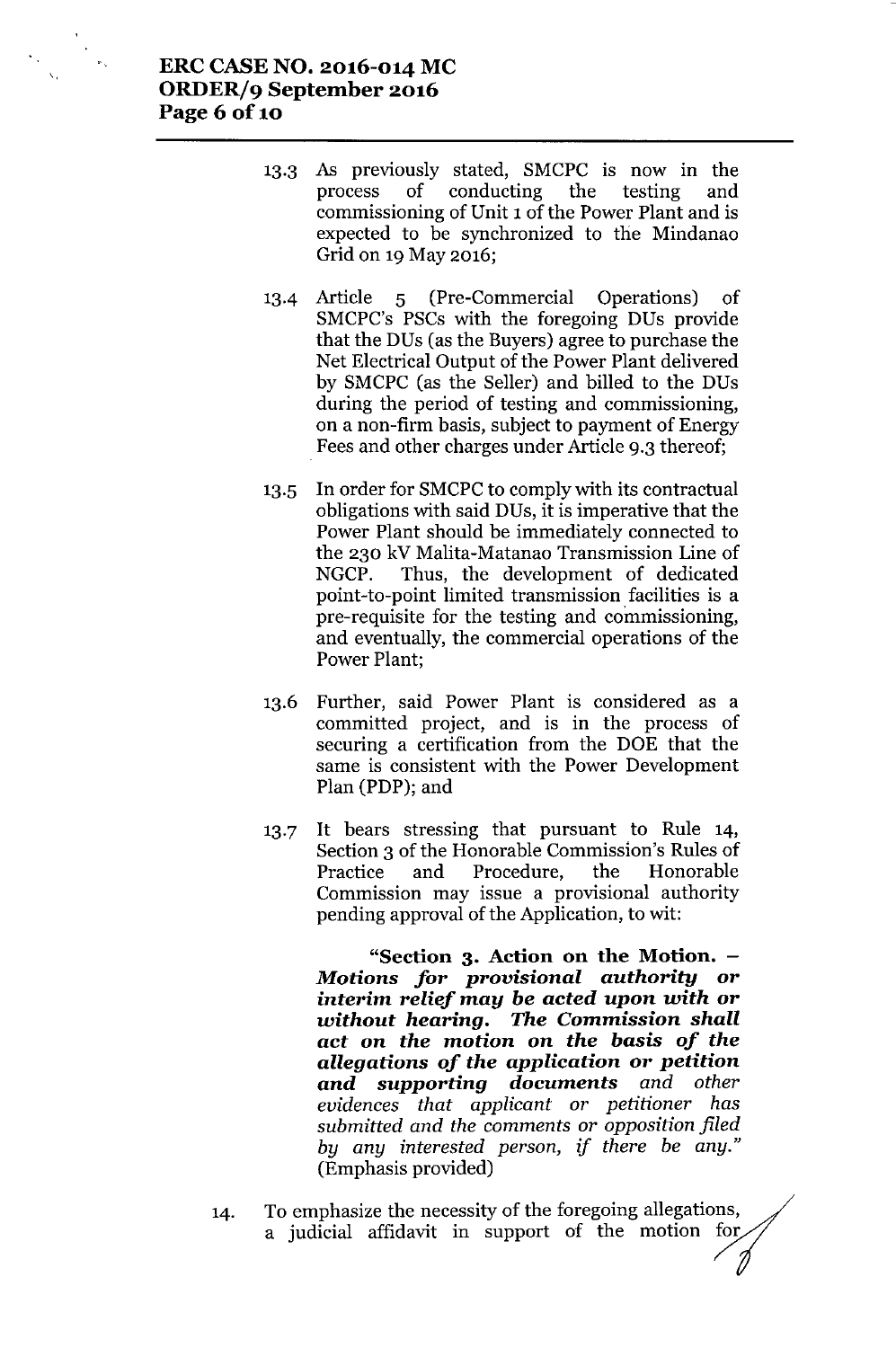provisional authority is attached to the Application as Annex "P" and made an integral part hereof.

#### Prayer

WHEREFORE, the foregoing premises considered, Applicant San Miguel Consolidated Power Corporation (SMCPC) most respectfully prays that the Honorable Commission:

- 1. Pending hearing, ISSUE an Order provisional approving the development, ownership, and operation of dedicated point-to-point limited transmission facilities to connect the SMCPC Power Plant in Malita, Davao del Sur to the 230 kV Malita-Matanao Transmission Line of the National Grid Corporation of the Philippines (NGCP); and
- 2. After due notice and hearing, ISSUE a Decision approving the Application and permanently authorize the development, ownership, and operation of said dedicated point-to-point limited transmission facilities.

On 18 August 2016, finding the said application to be sufficient in form and in substance with the required fees having been paid, the Commission issued an Order setting the instant Application for determination of compliance with the jurisdictional requirements, Expository Presentation, Pre-trial Conference, and presentation of evidence on 19 October 2016 (Wednesday) at ten o'clock in the morning (10:00 A.M.) at the ERC Hearing Room, 15<sup>th</sup> Floor, Pacific Center Building, San Miguel Avenue, Pasig City.

On 07 September 2016, SMCPC filed an *Urgent Motion for Resetting of Public Hearing* dated 06 September 2016 (Motion) requesting for a change in hearing schedule to an earlier date, preferably on 22 September 2016.

However, there is no sufficient time for Applicant to comply with the publication requirements should the hearing be reset to 22 September 2016.

In view thereof, the hearing of this case scheduled on 19 October 2016 is hereby CANCELLED and reset to 05 October 2016 (Wednesday) at two o'clock in the afternoon (2:00 P.M.) at the ERC Hearing Room, 15<sup>th</sup> Floor, Pacific Center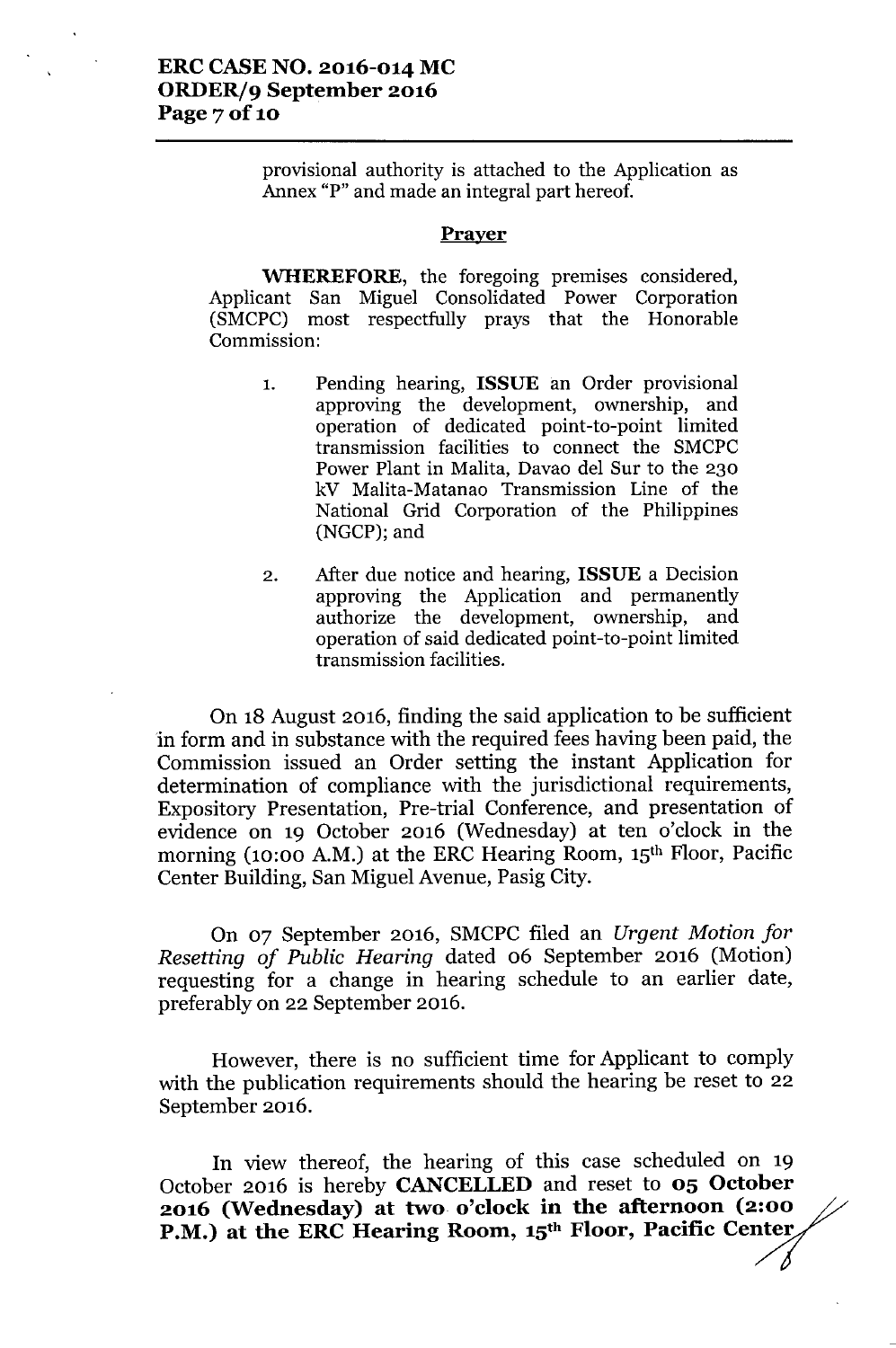**Building, San Miguel Avenue, Pasig City,** for determination of compliance with the jurisdictional requirements, Expository Presentation, Pre-trial Conference, and presentation of evidence.

SMCPC is hereby directed to cause the publication of the attached Notice of Public Hearing, at its own expense, once (IX) in a newspaper of general circulation in the Philippines, at least ten (10) days before the date of the scheduled initial hearing. It is also directed to inform the consumers, by any other means available and appropriate, of the filing of the instant application, its reasons therefor, and of the scheduled hearing thereon.

Let copies of the Application, this Order, and the attached Notice of Public Hearing be furnished the Office of the Solicitor General (OSG), the Commission on Audit (COA), and the Committees on Energy of both Houses of Congress. They are hereby requested, if they so desire, to send their duly authorized representatives at the scheduled hearing.

Likewise, let copies of this Order and the attached Notice of Public Hearing be furnished the Offices of the Governor of the Province of Davao del Sur, as well as the Mayors and the Local Government Legislative Bodies of the Municipalities of Malita and Matanao, Davao del Sur, for the appropriate posting thereof on their respective bulletin boards.

SMCPC is hereby directed to furnish all those making requests therefor with copies of the application and its attachments, subject to reimbursement of reasonable photocopying costs.

On the date of the initial hearing and pre-trial conference, SMCPC must submit to the Commission their written Compliance with the jurisdictional requirements attaching therewith, methodically arranged and duly marked, the evidence of the actual posting and publication of the Notice of Public Hearing consisting of certifications issued to that effect, signed by the aforementioned Governor, Mayors, and Local Government Legislative Bodies, or their duly authorized representatives, bearing the seals of their offices, and the affidavits of the Editors or Business Managers of the newspapers where said Notice of Public Hearing were published together with the complete issues of the said newspapers, and such other proofs of compliance with the requirements of the Commission.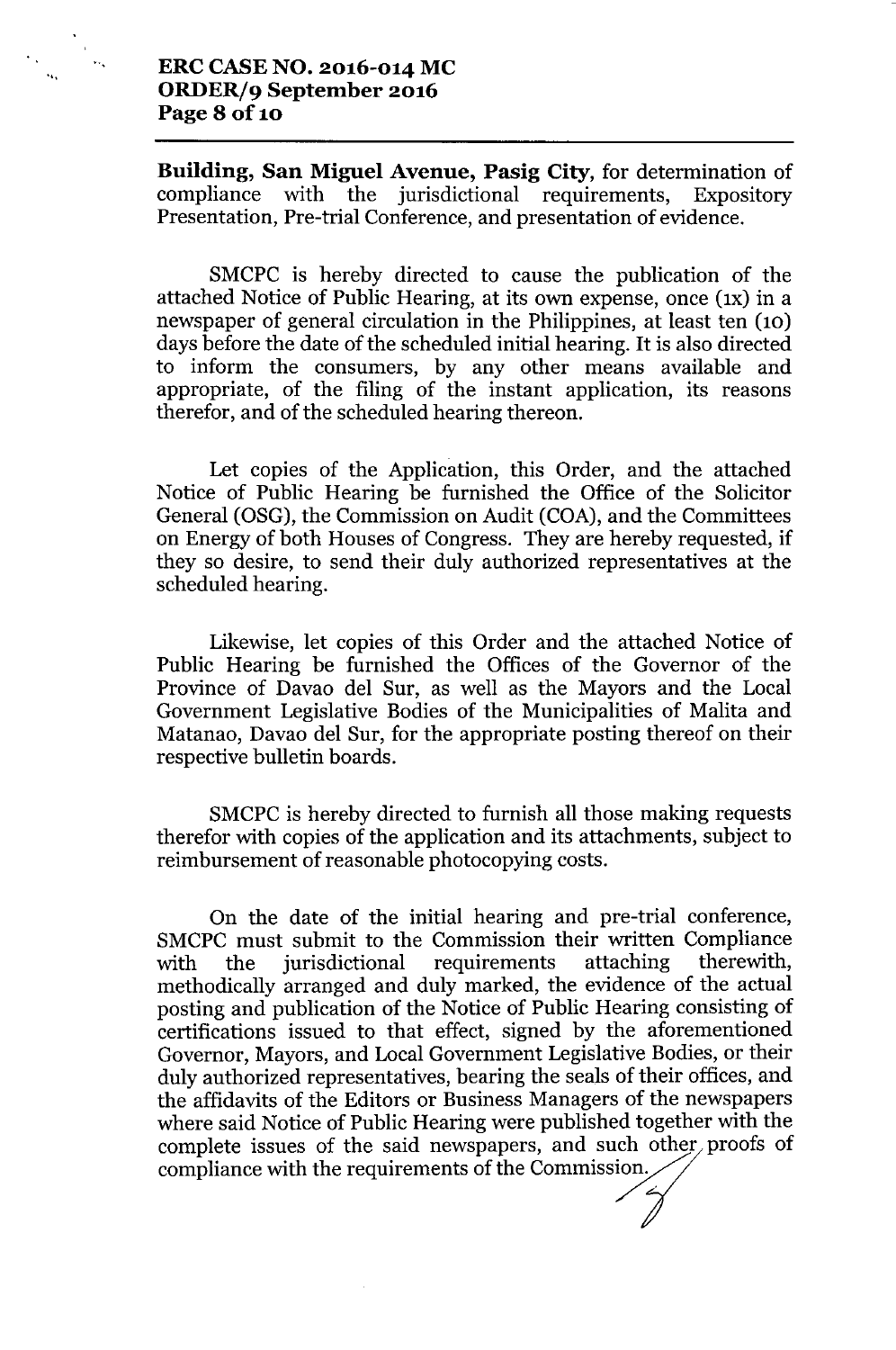,,

SMCPC, and all interested parties are directed to submit, at least five (5) days before the date of initial hearing and pre-trial conference, their respective Pre-Trial Briefs containing, among others:

- (a) A summary of admitted facts and proposed stipulation of facts;
- (b) The issues to be tried or resolved;
- (c) The documents or exhibits to be presented, stating the purposes thereof and proposed markings therefore; and
- (d) The number and names of the witnesses, with their written testimonies in an individual affidavit form, to be attached to the Pre-Trial Brief.

Failure of SMCPC to submit the required Pre-Trial Brief and Judicial Affidavits of their witnesses within the prescribed period shall be a ground for cancellation of the scheduled hearing, and the resetting of which shall be six (6) months from said date of cancellation.

As part of the pre-trial conference, SMCPC must also be prepared to make an expository presentation of their application, aided by whatever communication medium that they may deem appropriate for the purpose, in order to put in plain words and explain, for the benefit of the consumers and other concerned parties, what the application is all about and the reasons and justifications being cited in support thereof.

#### SO ORDERED.

Pasig City, 9 September 2016.

FOR AND BY AUTHORITY OFTHE COMMISSION:



*.&hv~*/Y LS: þs**{∤**¢∳b/apv